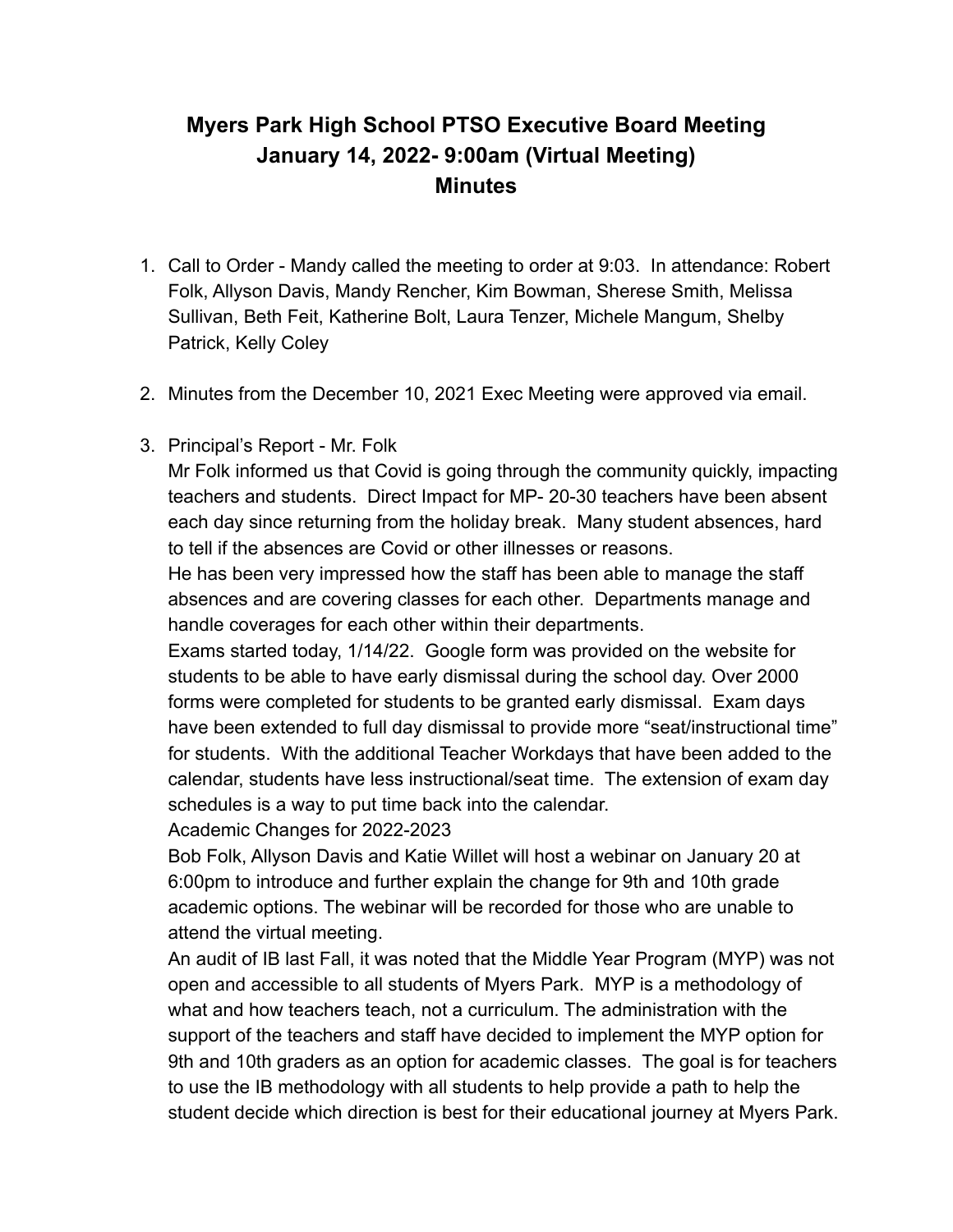The MYP pathway will be considered an Honors pathway. MP will have AP, Honors, Scholars pathways in conjunction with the full IB pathway. Mr. Folk and administration will work to enhance Career Promise, Technical Pathway for our students. Counselors will help students register for classes next year. Middle School counselors are being informed/educated about the change prior to 9th grade registration.

Security Update- There continues to be regular security sweeps of buildings, students. Students are not permitted to leave during the school day- the gates are locked during the day. The clear backpacks have not arrived and the district has not given a specific date of their arrival. Proposed metal detectors for schools are still being considered at the District level.

More security staff would be the most beneficial to help with the number of students and size of the campus. Mr. Folk is looking at the Tardy policy, lunch schedule and the number of minutes in between each class as possible ways to help with managing the number of students who are moving through campus and tardy issues.

Mr. Folk requested funds for an additional 30 picnic tables to be placed in the quad. He is very motivated for students to have access to outside seating and space during the school day. The picnic tables will provide space for lunch as well as classes to use during the day. The motion was proposed and approved. Mr. Folk is supporting many of the student-led initiatives proposed by SGA and other organizations. He wants the students to enjoy opportunities of fellowship as they have lost several opportunities and events due to Covid.

Mr. Folk would like to work on improving the Front Office and conference room spaces. He would like them to be more welcoming and more useful in their space.

- 4. Treasurer Report (Beth)
	- a. Cash Balances \$211,572
	- b. Teacher reimbursement of \$60.00 for license for certification. Mandy and Kim will be working on revision of procedures and communication for fund reimbursement and spending to be shared with all staff.
	- c. Committee Chairs and Staff have been encouraged to begin spending their budgets for the year.
	- d. Teachers were appreciative of the Holiday gifts received before break. Thank you to Beth for her hard work in getting the gifts prepared and ready to distribute.
	- e. January Filings- 1099's and sales tax returns have been filed.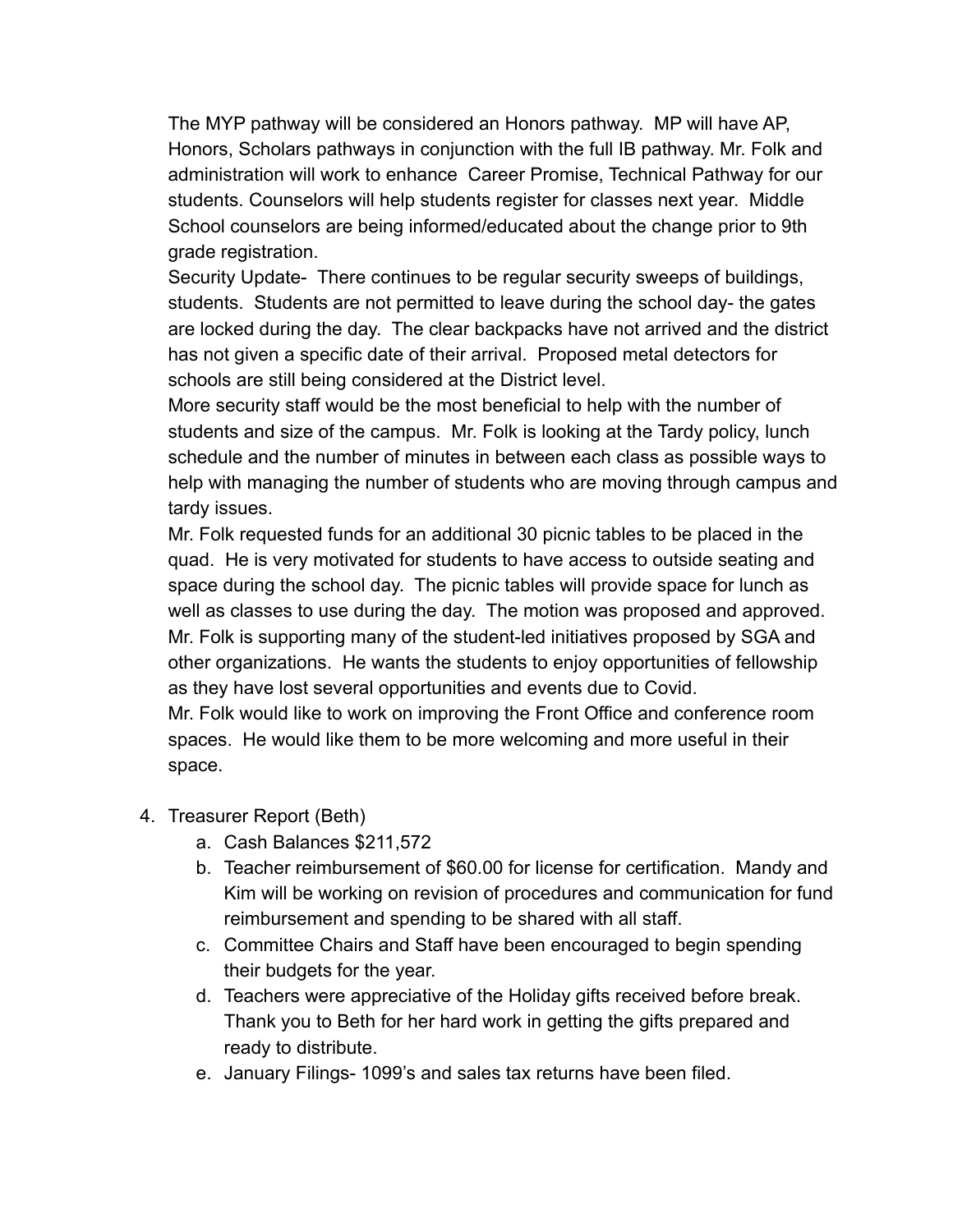5. Annual Fund Report (Sherese, Melissa, Michele) -

We have received \$184,057 to date. The total with matching gifts is \$203,770. We have received very generous donations, however the number of people donating is down compared to previous years. Sherese and Melissa are planning to post the list of donor names in February.

- 6. Update from other groups:
	- a. SIT (Mandy) Met in January to learn more about curriculum changes for MYP.
	- b. IB Parent Board (Laura and Kim) Changes to the curriculum will impact the training of more staff. The largest part of the IB budget is training. One person is trained per department and is able to train other teachers in the department.

Working on updating the IB website.

In the process of launching student/advisory IB website.

c. Mustang Club (Kim) - Mustang Club is doing well financially and will participate with rising 9th grade activities providing the Swag Wagon. February 14 Spring Sports try-outs.

December meeting will be to watch the women's and men's basketball games.

d. MPHS Foundation (Katharine and Melissa) - Art for the Park is scheduled for March 18 in person as well as an online auction. The Foundation is working to rejuvenate Mustangs Matter as well as on the mental health initiative and new fundraising avenues.

MPHS Foundation Luncheon will be next fall and scheduled around Homecoming week.

The grant that funds the students are able to attend Camp Thunderbird will be extended for students to tour colleges and universities in our area.

- 7. School and Committee Announcements:
	- a. InReach/ Outreach During Thanksgiving MPHS provided \$4,525 in gift cards and holiday breads to 59 families. For the Holidays, \$4,675 in \$25 gift cards and MP hoodies were provided to 201 students. Additionally we sponsored 29 families, who received gifts from their wish lists.
	- b. Staff Appreciation Holiday lunches for staff and teachers were a big success. Teachers had their party at Cantina 1511 for 160 staff members on Friday, Dec 17. Cafeteria and Custodians were provided lunch at school. All teachers and staff were given a \$50.00 check for the holidays. Permanent substitutes were given \$20.00 Starbucks gift cards. There will be a Faculty Candy Bar on February 9.